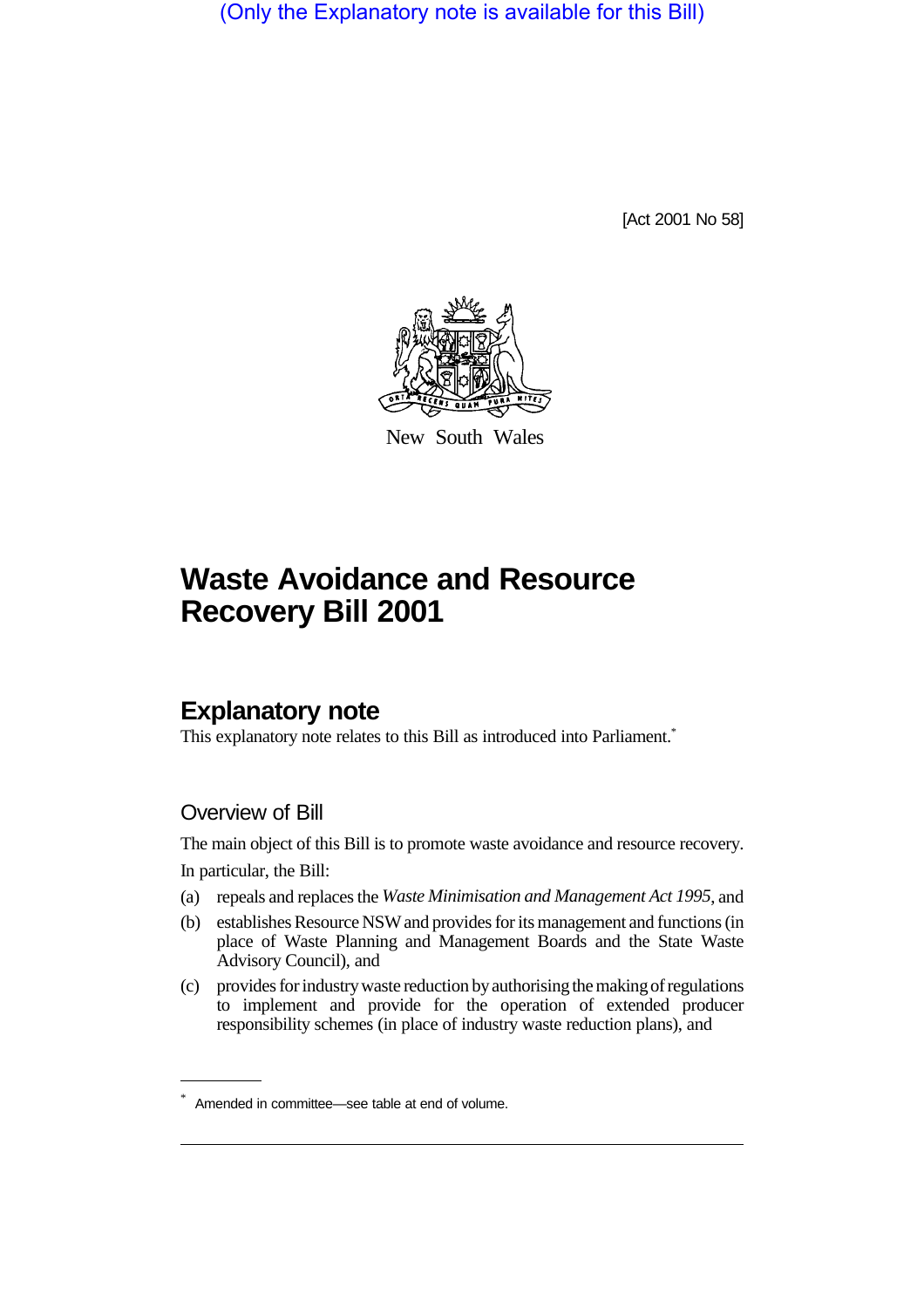Explanatory note

(d) continues the Waste Fund for the purpose of funding relevant programs and Resource NSW.

The Bill also amends the *Protection of the Environment Operations Act 1997* with respect to waste.

#### Outline of provisions

#### **Part 1 Preliminary**

**Clause 1** sets out the name (also called the short title) of the proposed Act.

**Clause 2** provides for the commencement of the proposed Act on a day or days to be appointed by proclamation.

**Clause 3** sets out the objects of the proposed Act.

**Clause 4** defines certain words and expressions used in the proposed Act.

## **Part 2 Resource NSW**

**Clause 5** constitutes a corporate body representing the Crown called Resource NSW.

**Clause 6** sets out the functions of Resource NSW, including:

- (a) to develop, implement or co-ordinate the implementation of (and evaluate strategies and programs for State-wide achievement of) government policy objectives with respect to a number of waste avoidance and resource recovery matters, and
- (b) to assist local communities to enter into arrangements for regionally-based secondary resource recovery from waste, and
- (c) to assist in developing co-ordinated waste management services, including system and contract reform (such as contracts for waste and recycling services and system co-ordination), and
- (d) to research and develop waste reduction and resource efficiency infrastructure, technologies and systems, and
- (e) to develop and support training and education programs for resource efficiency, waste reduction and waste and litter management, and

Explanatory note page 2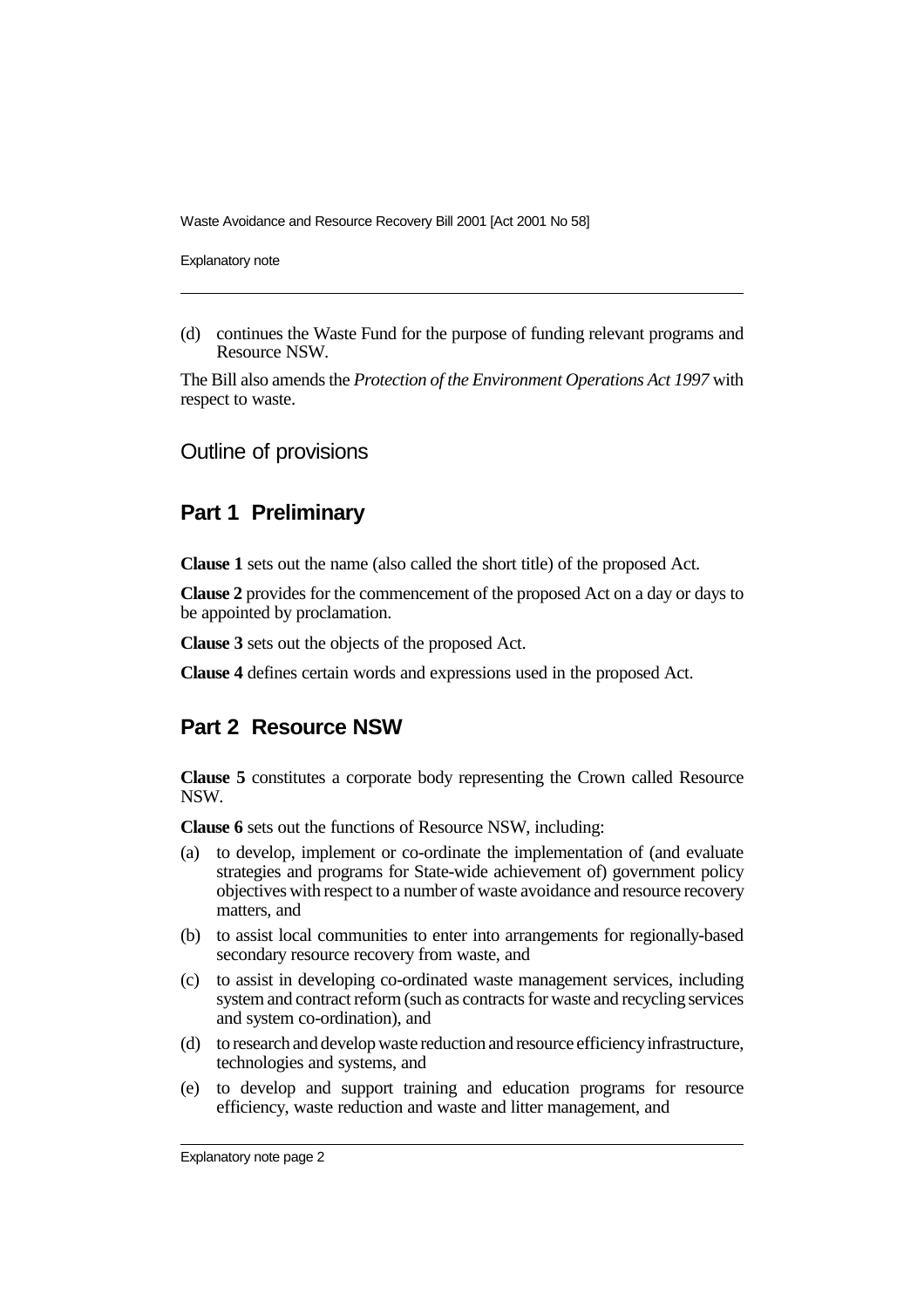Explanatory note

(f) to monitor, report on and evaluate the regional implementation of State-wide policies and strategies with respect to waste.

Resource NSW is required to have regard to the principles of ecologically sustainable development.

**Clause 7** subjects Resource NSW to Ministerial control and direction.

**Clause 8** establishes a Board of Resource NSW to determine its long-term strategic plans and oversee its effective, efficient and economical management. The Board is to consist of the Chief Executive of Resource NSW and not more than 9 parttime members appointed by the Minister.

**Clause 9** provides that the affairs of Resource NSW are to be managed and controlled by the Chief Executive of Resource NSW.

**Clause 10** enables the employment of public service staff and other seconded or specially employed staff of Resource NSW.

**Clause 11** authorises Resource NSW to delegate its functions.

# **Part 3 Responsibilities with respect to industry waste reduction**

**Clause 12** defines *extended producer responsibility scheme* as a scheme for giving effect to an environmental policy in which the producer's responsibility for a product (including physical or financial responsibility) is extended to the postconsumer stage of the product's life-cycle, including a scheme for product stewardship (that is, shared responsibility for the life-cycle of products including the environmental impact of the product from the extraction of virgin materials, to manufacturing, to consumption and through to and including ultimate disposal).

**Clause 13** authorises the making of regulations for the implementation and operation of extended producer responsibility schemes in connection with a product, group of products or an industry in New South Wales.

**Clause 14** sets out the circumstances in which an extended producer responsibility scheme may be implemented, namely if the Minister is satisfied that it is necessary having regard to the following:

- (a) the volume of waste requiring ultimate disposal or the toxicity of the waste generated,
- (b) whether there is a national scheme in place that adequately addresses waste issues in New South Wales,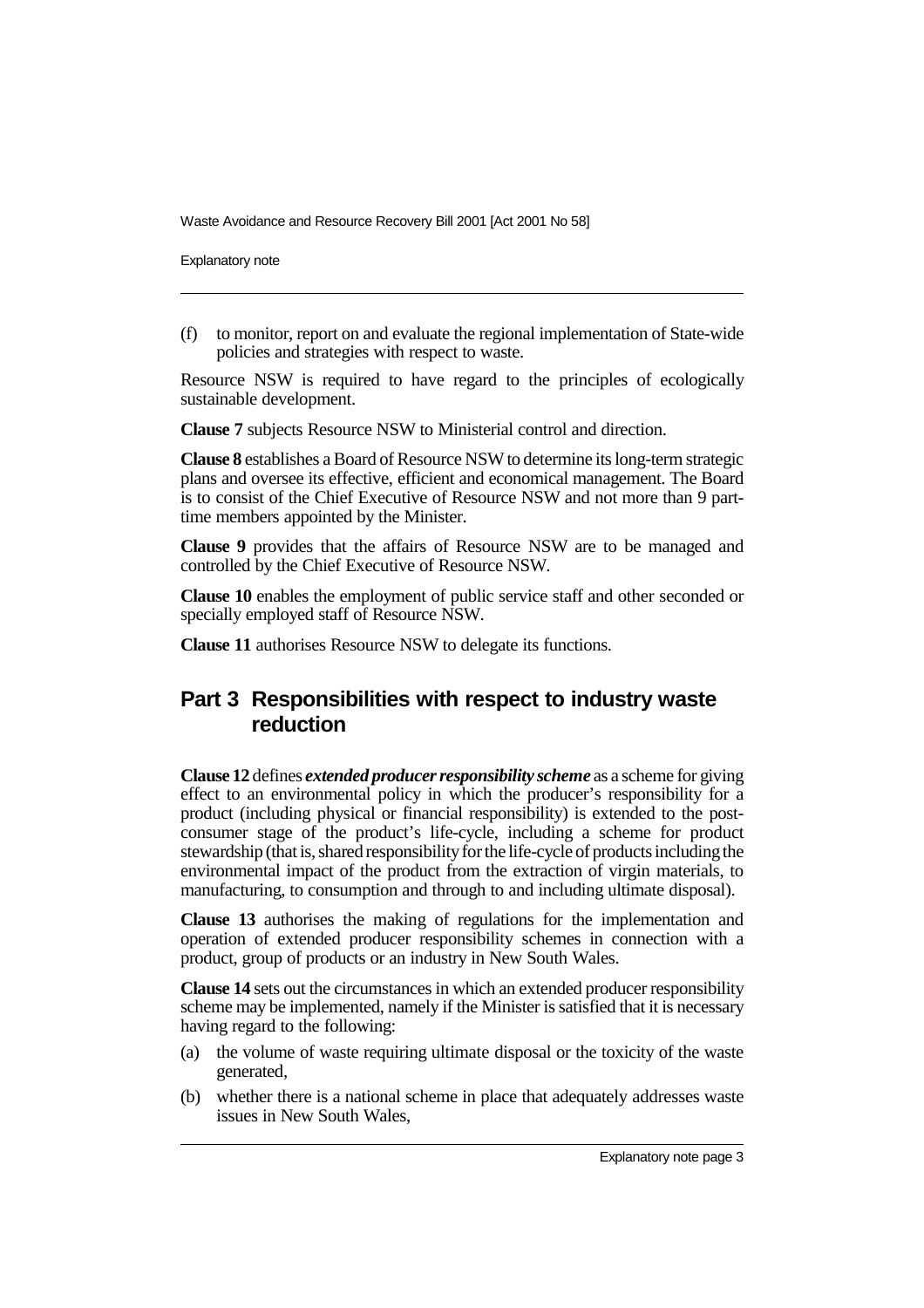Explanatory note

- (c) whether there is an effective voluntary scheme in place (nationally or Statebased) that is able to achieve the desired outcomes and is being actively implemented, monitored and reported on,
- (d) whether economic analysis supports the implementation of the scheme,
- (e) whether there are any constitutional or other impediments to New South Wales acting unilaterally in implementing the scheme.

**Clause 15** requires the EPA to advertise publicly priority statements with respect to the extended producer responsibility schemes that it proposes to recommend and to invite public submissions.

## **Part 4 Financial provisions**

**Clause 16** continues, as the Waste Fund, the Waste Planning and Management Fund under the repealed Act. Money hypothecated from waste disposal facility contributions is paid into the Fund. The Fund is to be applied for the purposes of waste avoidance, resource recovery and waste management and to fund Resource NSW.

**Clause 17** authorises Resource NSW to provide loans, grants, subsidies, financial guarantees and other financial assistance.

**Clause 18** enables Resource NSW to charge fees for the supply of services.

**Clause 19** relates to gifts, bequests or devises to Resource NSW.

## **Part 5 Miscellaneous**

**Clause 20** provides that the proposed Act binds the Crown.

**Clause 21** makes miscellaneous provisions relating to the seal of, and the service of documents on, Resource NSW.

**Clause 22** provides that offences against the proposed Act or the regulations are to be dealt with summarily by a Local Court.

**Clause 23** empowers the making of regulations under the proposed Act. The regulations may create offences punishable by a penalty not exceeding 200 penalty units for an individual (currently \$22,000) or 400 penalty units for a corporation (currently \$44,000).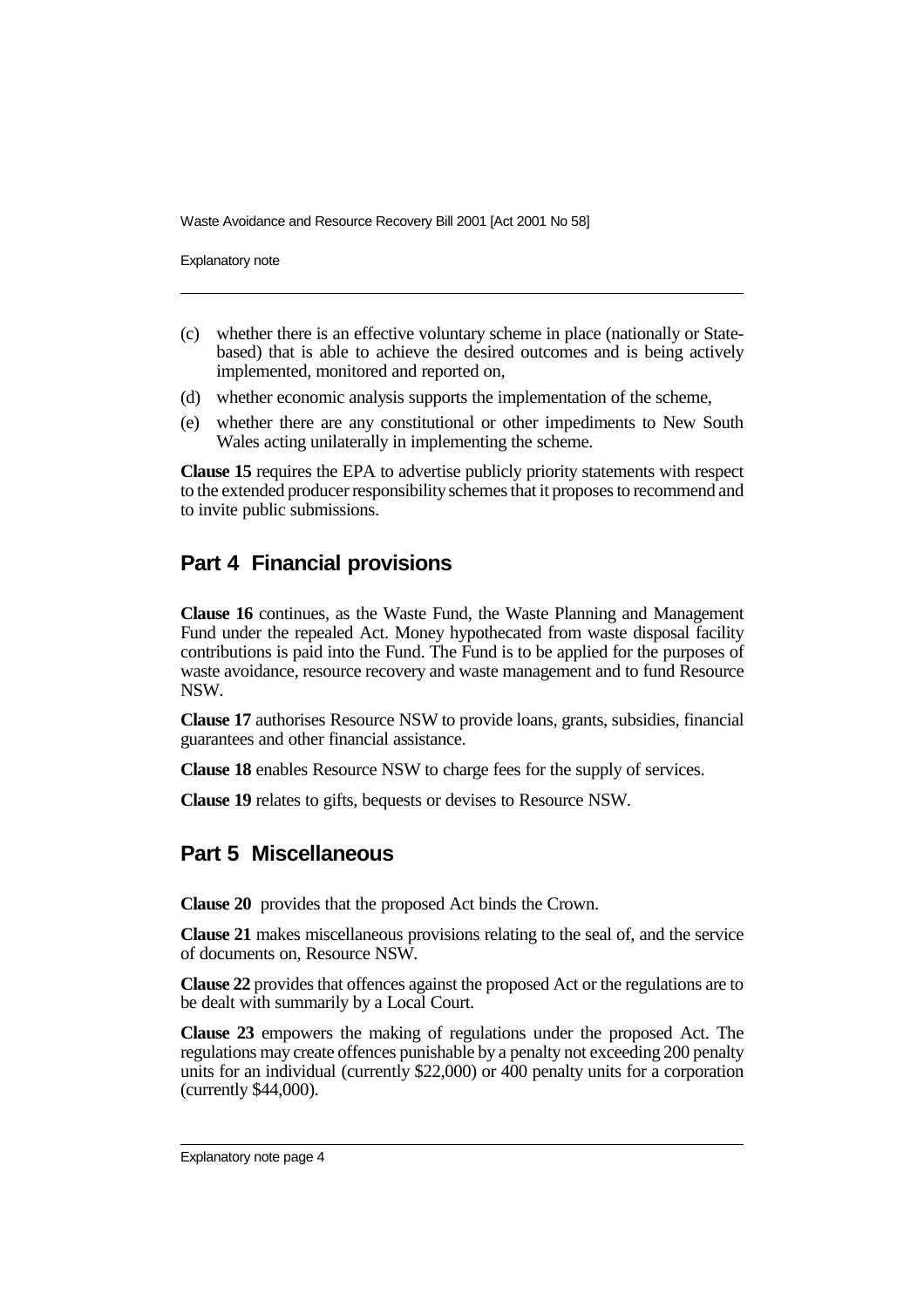Explanatory note

**Clause 24** repeals the *Waste Minimisation and Management Act 1995*.

**Clause 25** is a formal provision giving effect to the amendments to the *Protection of the Environment Operations Act 1997* set out in Schedule 2.

**Clause 26** is a formal provision giving effect to the consequential amendments to other Acts set out in Schedule 3.

**Clause 27** gives effect to the savings, transitional and other provisions in Schedule 4.

**Clause 28** provides for a Ministerial review of the proposed Act after 5 years.

#### **Schedules**

**Schedule 1** contains standard provisions relating to the members and procedure of the Board of Resource NSW.

**Schedule 2** contains amendments to the *Protection of the Environment Operations Act 1997* relating to waste, including the following:

- (a) to make the elimination of harmful wastes a specific object of that Act,
- (b) to authorise the EPA to waive contributions by licensees of waste facilities,
- (c) to remove the power of a public authority that is the supervisory licensee of a private waste disposal facility to direct the charges for the use of the facility, and to exempt until 1 July 2003 the supervisory licence arrangements from Competition Code requirements,
- (d) to extend the regulation-making power under that Act to include the prohibition or regulation of the treatment or disposal of waste,
- (e) to transfer the local government area of Hawkesbury from the Sydney metropolitan area to the extended regulated areas with respect to the waste facility licensing functions of the EPA.

**Schedule 3** contains consequential amendments to other Acts.

**Schedule 4** contains savings, transitional and other provisions, including the following:

- (a) the power to make regulations of a savings and transitional nature consequent on the enactment of the proposed Act,
- (b) the dissolution of existing Waste Boards and the transfer of their assets, rights and liabilities to Resource NSW,